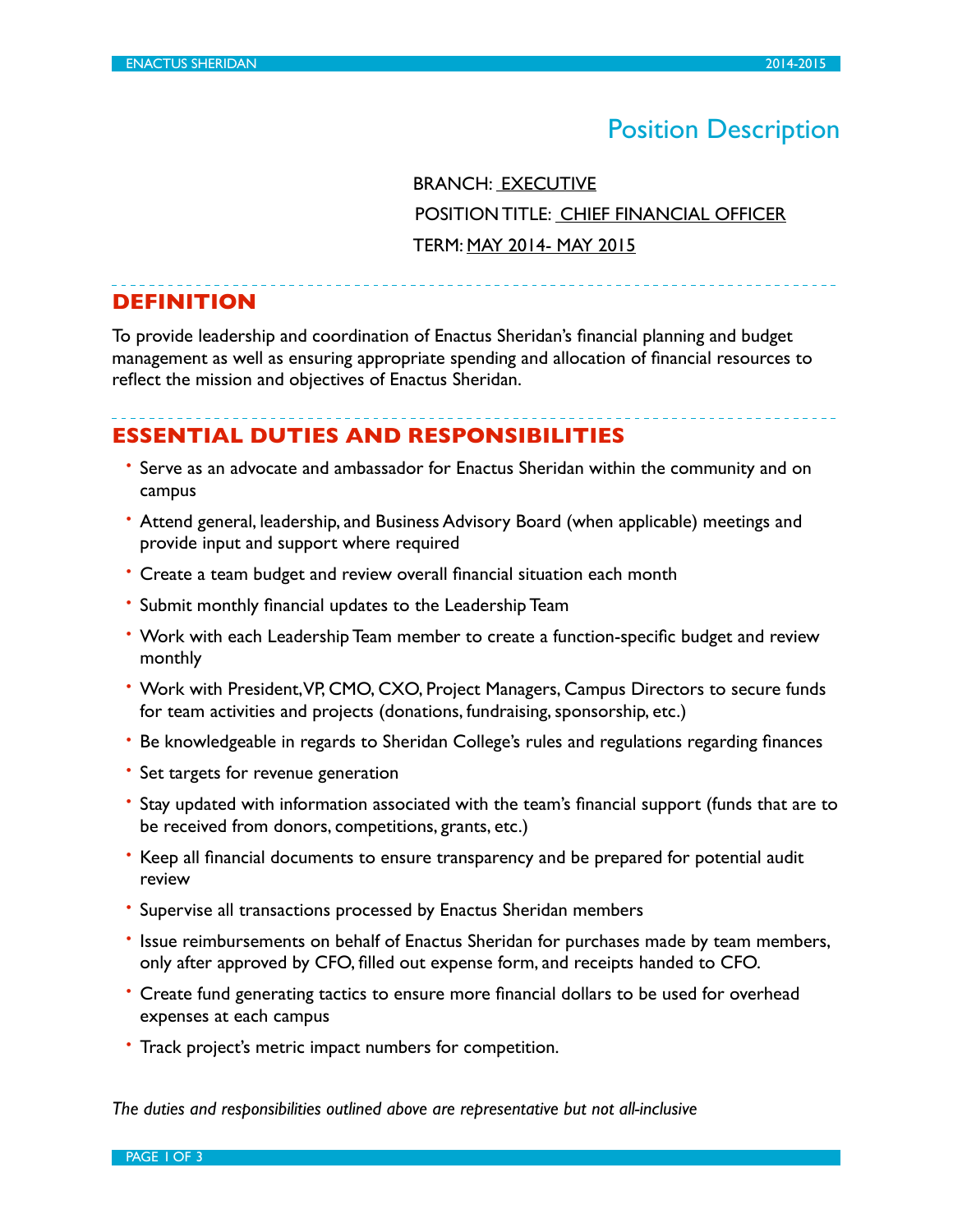## **RELATIONSHIPS**

Reports to: President and Executive Team Oversees: All Team members in relation to finances

#### **KEY ATTRIBUTES**

- Previous involvement in Enactus and affinity with the core mission and purpose
- Desire to make a positive impact on other students and demographics in need
- Flexibility and willingness to dedicate time to Enactus Sheridan
- Ability to act as a role model and leader to other students
- Innovative thinker and willing to take initiative
- Organized, detail-oriented, practical, and self-reliant
- Willingness to develop, implement and evaluate financial policies
- Experience in accounting, banking or finance
- Ability to use/learn simply accounting

#### **BENEFITS AND OPPORTUNITIES**

- Networking opportunities with academic, student, and community leaders
- Create meaningful relationships with Sheridan College professors and students as well as additional stakeholders
- Skill development through experience as well as Enactus Sheridan, Enactus Canada, and Enactus International workshops
- Gain experience with managing funds for an organizations
- Gain a deeper insight into budgeting and banking, both on a team and personal level
- Access to Enactus Canada strategic resources and program managers
- Access to the Enactus Canada Talent Community and job postings; possibility to be recruited by some of the top businesses in Canada such as Target, Walmart, Dell, Hershey and more!
- Engagement in the Enactus, Sheridan College, and GTA community
- Possible opportunities for regional, national, and international travel
- Recognition on team website and at year-end banquet if applicable